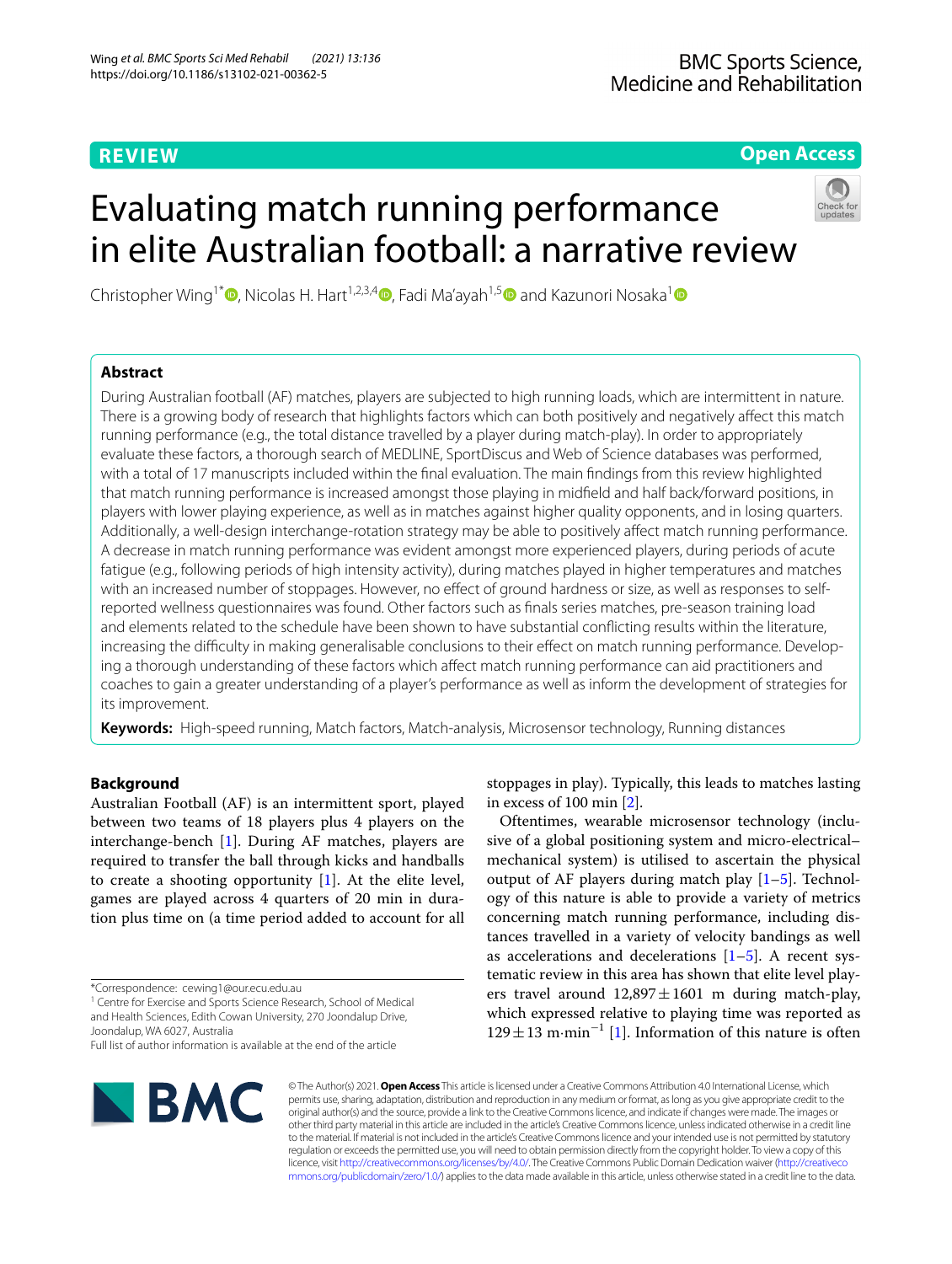utilised to appropriately plan and monitor individual and team training prescription.

However, several factors may both positively or negatively impact the distances travelled by athletes during competitive matches [\[6](#page-12-3), [7](#page-12-4)]. It is important for practitioners working with AF players to have a full appreciation of how, and to the extent of which, these factors can afect match running performance. This can enable a greater understanding of athletic performance, improve upon training program design and inform tactical periodisation strategies [[6,](#page-12-3) [8\]](#page-12-5).

Traditionally, research within this area has focused heavily upon a player's physical capacity and its efects on match running performance, which have been well established [[9](#page-12-6), [10\]](#page-12-7). However, recent literature has brought several other factors to light, including those related to the match (e.g., match outcome) and the environment (e.g., the temperature) [\[6](#page-12-3), [7\]](#page-12-4). Whilst we recognise the recent, large research study by Esmaeili et al. [\[6\]](#page-12-3) in this area, there is a need for reviews of this kind in order to give a comprehensive overview of the available literature, whilst both strengthening our understanding, and identifying gaps within in our current knowledge.

Therefore, the aim of this narrative review is to present a thorough investigation of the current literature surrounding the range of factors that can afect match running performance (e.g., total running distances performed by players during AF matches), and provide recommendations for the use of the data within practical or applied settings. Although the information within this review focuses on AF, the fndings have potential to be applied to other sports such as soccer, rugby, Gaelic football and gridiron.

# **Methods**

In order to achieve these aims, a comprehensive search of MEDLINE, SportDiscus and Web of Science was performed through to December 2020, to identify original research articles describing Australian Football match running performance. The following terms were included within the search which were combined using "AND":

- 1. "Australian football" OR "football" OR "AFL" OR "Australian football league" OR "Australian football players" OR "Australian rules football"
- 2. "Movement patterns" OR "movement demands" OR "running performance: OR "game demands" OR "match performance" OR "match characteristics" OR "activity profles" OR "locomotion" OR "match play" OR "athletic performance"
- 3. "Mircrosensor technology" OR "global positioning systems" OR "GPS" OR "time motion analysis" OR "GPS output" OR "accelerometry"

Manuscripts were included if they reported the efect of at least one factor on at least one measure of running performance amongst male elite level players. Male players were focused upon as the elite women's competition (AFLW) is newly established, therefore data pertaining to this cohort is limited within the current literature and thus does not warrant review at this time. For the purposes of this review, elite level players were those considered professional and playing in the top division in Australia, the Australian Football League (AFL). Where results were reported in  $km h^{-1}$  they were converted to  $m s<sup>-1</sup>$  to 1 decimal place, and both values were reported within this review. Additionally, as the effect of physical capacity has been widely reported, the focus of this review is upon the other factors, which include; playing position, training load, playing experience, fatigue, schedule, opponent, interchange-rotations, stoppages, match outcome, fnals series matches, and the environment (Table [1](#page-2-0)).

# **Main body**

The 17 manuscripts highlighted 11 factors which should be considered when evaluating match running performance. These included playing position, measures of training load (during both pre and in-season phases), playing experience, fatigue (acute and chronic), schedule (stage of season, home and away games, rest between games), opponent (high versus low quality), inter-change rotations (length, amount and bench time), stoppages, match outcome (both result and score margin), fnals series matches and the environment (temperature, rainfall, ground hardness and oval size). Each of these factors has been explored to asses if they have either a positive (e.g., an increase), negative (e.g., a decrease) or no efect on one or more measures of match running performance (e.g., total running distance).

#### **Playing position**

Oftentimes, match running performance is described with players delineated into various playing positions (Fig. [1\)](#page-6-0). This practice is often complicated by sample sizes, which can prevent the analysis of players in discrete groups, with players often grouped into more general positions (e.g., nomadics, key position). In this instance, nomadic players (typically midfelders and half line players) have been shown in one study to have greater  $(p<0.05)$  movement demands than key position players [\[4](#page-12-8)], and in a second to complete more distance, high-speed distance and PlayerLoad™ than key defenders (efect sizes: moderate-large), key forwards (efect size: moderate) and the ruck position (efect size: small to large) [[6\]](#page-12-3).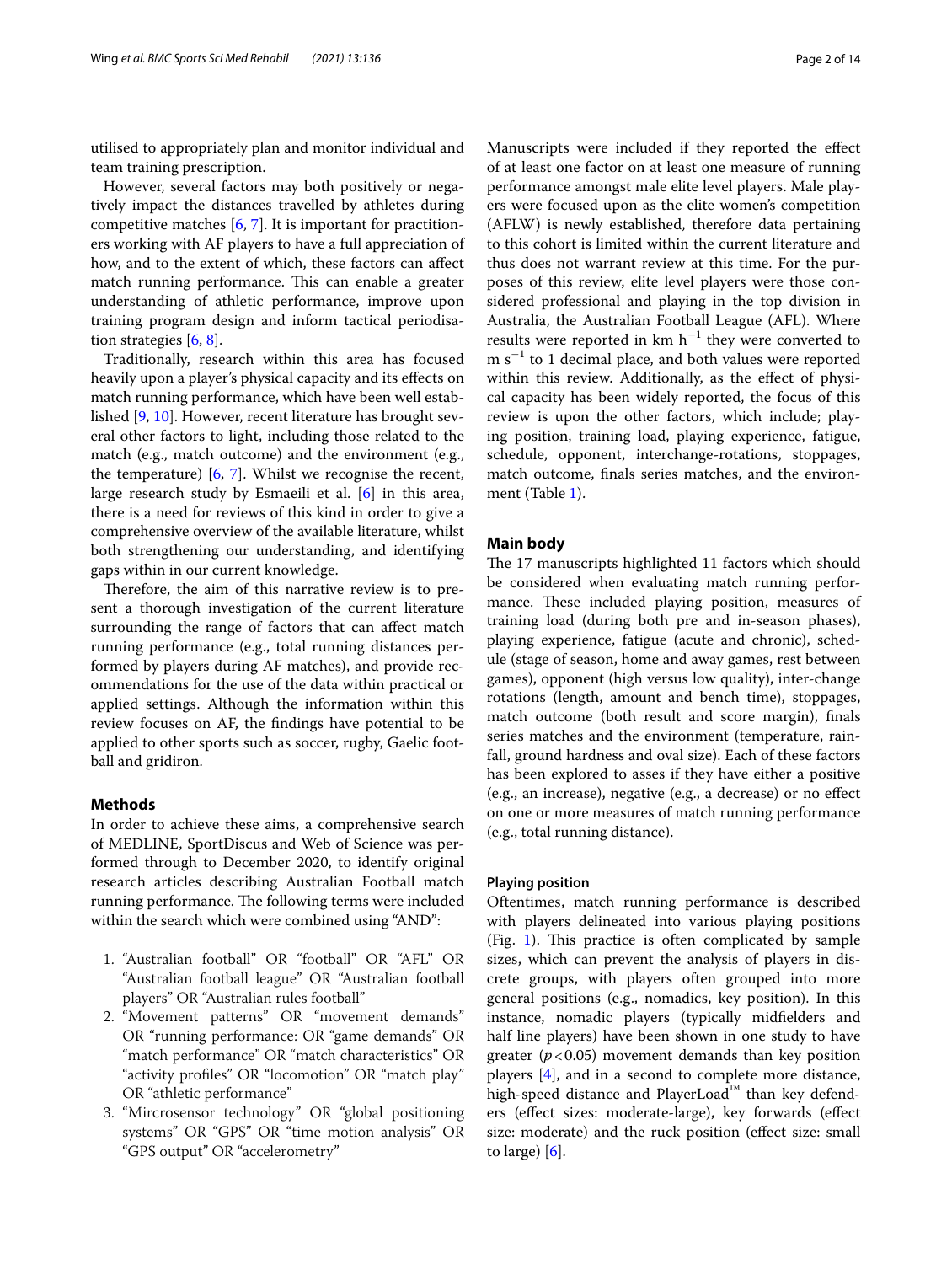|                    |                                  | Table 1 Summary of findings of factors that affect match running performance                                                                    |                                                                                                                                                   |                                                                                                                                                                                                                                                                                                                                                                                                                                                                                                                                                              |
|--------------------|----------------------------------|-------------------------------------------------------------------------------------------------------------------------------------------------|---------------------------------------------------------------------------------------------------------------------------------------------------|--------------------------------------------------------------------------------------------------------------------------------------------------------------------------------------------------------------------------------------------------------------------------------------------------------------------------------------------------------------------------------------------------------------------------------------------------------------------------------------------------------------------------------------------------------------|
| Factor             | Author(s)                        | Measure(s) of running performance                                                                                                               | Comparison/measurement tool                                                                                                                       | Summary of findings                                                                                                                                                                                                                                                                                                                                                                                                                                                                                                                                          |
| Playing Position   | $\overline{A}$<br>Hiscock et al. | I distance<br>Velocity load<br>Total distance<br>V1 distance                                                                                    | Key and nomadic position                                                                                                                          | Nomadics greater activity profile than key position<br>(p < 0.05)                                                                                                                                                                                                                                                                                                                                                                                                                                                                                            |
|                    | Coutts et al. [2]                | High-speed (>4 m s <sup>-1</sup> )<br>Very-high speed (>5.5 m s <sup>-1</sup> )<br>Sprint speed $(>6.7 \text{ m s}^{-1})$<br>Idistance<br>Total | Tall backs/forwards, mobile backs/forwards, ruck,<br>midfield                                                                                     | Generally, midfielders and mobile position players<br>outperformed ruck and tall position players                                                                                                                                                                                                                                                                                                                                                                                                                                                            |
|                    | Ryan et al. [7]                  | High-speed (>5.6 m s <sup>-1</sup> )<br>Total distance                                                                                          | Small backs/forwards, midfield, ruck, tall forwards/<br>backs                                                                                     | Rel. high-speed distance $\uparrow$ small forwards/backs,<br>Minor influence on rel. distance<br>$\downarrow$ ruck                                                                                                                                                                                                                                                                                                                                                                                                                                           |
|                    | Esmaeili et al. [6]              | High-speed (> 5 m s <sup>-1</sup> )<br>PlayerLoad <sup>na</sup><br>Total distance                                                               | Nomadic, key defender, key forward, ruck                                                                                                          | Nomadic > key defender (ES: moderate-large)<br>Nomadic > key forward (ES: moderate)<br>Nomadic > ruck (ES: small-large)                                                                                                                                                                                                                                                                                                                                                                                                                                      |
| Training Load      | Johnston et al. [12]             | Low speed $(0-4.9 \text{ m s}^{-1})$<br>High-speed (≥ 5 m s <sup>−1</sup> )<br>PlayerLoad™<br>Total distance                                    | Moderate load (MTL) (307 ± 63 km)<br>High load (HTL) (365 ± 38 km)<br>Low load (LTL) (224±55 km)                                                  | Rel. distance: HTL > MTL (p = 0.029, ES = 0.78 ± 0.50)<br>Rel. distance: MTL = LTL (p = 0.998, ES = 0.34 ± 0.49)<br>Rel. distance: HTL > LTL $(\mathcal{p}=0.053, \text{ES}=0.99\pm0.51)$<br>Rel. high-speed: HTL > MTL $\varphi$ = 0.122,<br>Rel. PlayerLoad <sup>n's</sup> : HTL < MTL (p = 0.04,<br>Rel. high-speed: MTL = LTL (p = 0.593,<br>Rel. high-speed: HTL > LTL (p = 0.064,<br>Rel. PlayerLoad"": HTL < LTL (p = 0.01,<br>$ES = -0.89 \pm 0.46$<br>$ES = -0.96 \pm 0.47$<br>$ES = 0.93 \pm 0.50$<br>$ES = 1.03 \pm 0.52$<br>$ES = 0.25 \pm 0.49$ |
|                    | Ryan et al. [13]                 | High-speed (>5.6 m s <sup>-1</sup> )<br>ldistance<br>Total                                                                                      | Effect of Acute (7-day) and Chronic (3-week)<br>running load                                                                                      | $\downarrow$ 3-week average total distance $=$ $\downarrow$ rel. high-speed<br>No effect of pre-season training completion<br>$\uparrow$ 7-day total distance = $\downarrow$ rel. total distance<br>distance (ES = $0.14$ (0.03-0.25)<br>$(ES = 0.13(0.02 - 0.24)$                                                                                                                                                                                                                                                                                           |
| Playing Experience | Hiscock et al. [4]               | I distance<br>Velocity load<br>V1 distance<br>Total                                                                                             | Three experience groups (1-3, 4-6, $\geq$ 7 years)                                                                                                | Rel. distance and V1 distance: 4-6 years < 1-3-year<br>>7 years' experience = $\downarrow$ movement profiles<br>$(p < 0.05)$ than $1-3$ - and $4-6$ -year players<br>players (p<0.05)                                                                                                                                                                                                                                                                                                                                                                        |
|                    | Black et al. [14]                | Moderate-speed (2.79-4.14 m s <sup>-1</sup> )<br>$High-speed$ ( $\geq 4.15$ m s <sup>-1</sup> )<br>Low-speed $(0-2.78 \text{ m s}^{-1})$        | Experience classification: Experienced > 5 years<br>Mean, peak and subsequent 3-min time period<br>Less experienced $\leq$ 4 years<br>per quarter | $(ES = 0.42 \pm 0.3)$ , and quarter 3 ( $ES = 0.38 \pm 0.33$ )<br>Rel. high speed: experienced $\uparrow$ than less expe-<br>No differences in any metric for peak periods<br>rienced in subsequent periods of quarter 2                                                                                                                                                                                                                                                                                                                                     |
|                    | Esmaeili et al. [6]              | High-speed (> 5 m s <sup>-1</sup> )<br>PlayerLoad <sup>nw</sup><br>Total distance                                                               | Experience classification: 1-2, 3-6 and 7 + years                                                                                                 | 1-2 versus 3-6 years $=$ $\uparrow$ rel. total distance (2.8%<br>3-6 versus 7 + years = $\uparrow$ rel. distance (2.2%<br>(1.5-4.0)) and PlayerLoad (4.5% (2.2-6.8))<br>$(1.2 - 3.2)$                                                                                                                                                                                                                                                                                                                                                                        |

<span id="page-2-0"></span>Table 1 Summary of findings of factors that affect match running performance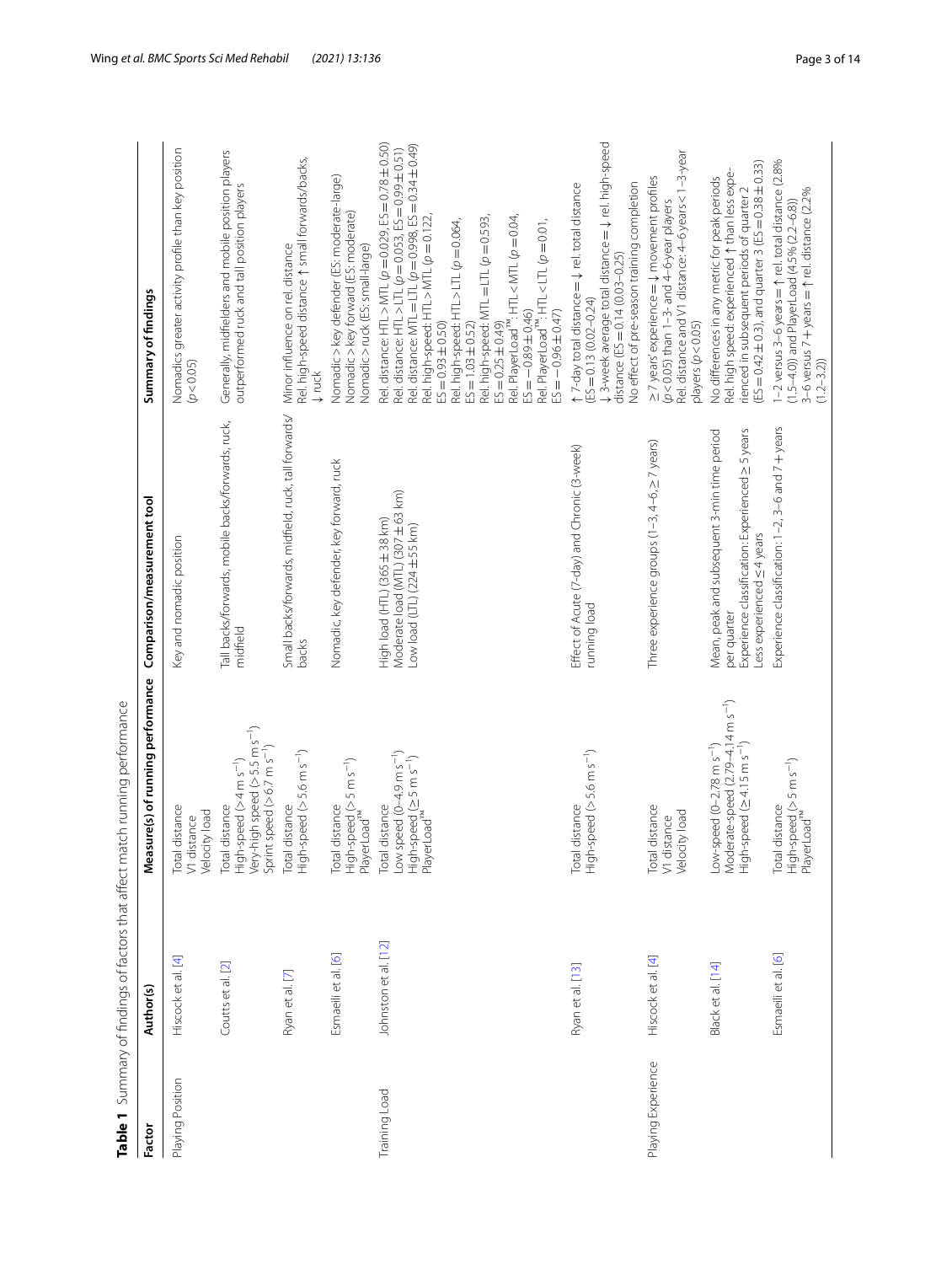| Table 1 (continued) |                       |                                                                                                                                             |                                                                                                              |                                                                                                                                                                                                                                                                |
|---------------------|-----------------------|---------------------------------------------------------------------------------------------------------------------------------------------|--------------------------------------------------------------------------------------------------------------|----------------------------------------------------------------------------------------------------------------------------------------------------------------------------------------------------------------------------------------------------------------|
| Factor              | Author(s)             | asure(s) of running performance<br>ے<br>ع                                                                                                   | Comparison/measurement tool                                                                                  | Summary of findings                                                                                                                                                                                                                                            |
| Fatigue             | Ryan et al. [13]      | $High-speed (> 5.6 m s-1)$<br>Total distance                                                                                                | Questionnaire responses (muscle soreness, sleep,<br>fatigue, stress, and mood)                               | No effect on match running performance                                                                                                                                                                                                                         |
|                     | Bellinger et al. [21] | High-speed (> 6.7 m s <sup>-1</sup> )<br>PlayerLoad™<br>Total distance                                                                      | heaviness, muscle soreness, sleep quality, hours<br>Subjective wellness (mood, energy, stress, leg<br>slept) | No significant effect                                                                                                                                                                                                                                          |
|                     | Mooney et al. [18]    | High-speed (>4.2 m s <sup>-1</sup> )<br>Accelerometer load                                                                                  | Flight time: contact time (FT:CT) from jump<br>testing                                                       | High-speed running performance was maintained<br>regardless of fatigue state                                                                                                                                                                                   |
|                     | Cormack et al. [19]   | High-speed (>4.2 m s <sup>-1</sup> )<br>Accelerometer load                                                                                  | Flight time: contact time (FT:CT) from jump<br>testing                                                       | Fatigue $\downarrow$ vertical component of the accelerometer<br>load and lead to $\uparrow$ running at low speed                                                                                                                                               |
|                     | Esmaeili et al. [6]   | High-speed (> 5 m s <sup>-1</sup> )<br>PlayerLoad™<br>Total distance                                                                        | Interchange stints during a quarter, first versus<br>subsequent                                              | 5.6<br>to $-5.2$ )), high-speed distance (20.5% ( $-21.3$<br>Subsequent stint = $\downarrow$ rel. distance (-5.4% (-<br>to $-19.8$ )), and PlayerLoad <sup>n</sup> ( $-6.6\%$ ( $-6.8$<br>$10 - 6.4$                                                           |
|                     | Dillon et al. [20]    | $High-speed (> 5.6 \text{ m s}^{-1})$<br>Total distance                                                                                     | Accumulated distance on subsequent rotation<br>bout                                                          | Accumulated distance $\downarrow$ rel. total (ES = 0.17) and<br>Accumulated high speed distance $\uparrow$ rel. high-<br>rel. high-speed (ES = 0.13) distances<br>speed $(ES = 0.12)$                                                                          |
|                     | Black et al. [14]     | Moderate-speed (2.79-4.14 m s <sup>-1</sup> )<br>High-speed $(\geq 4.15 \text{ m s}^{-1})$<br>Low-speed $(0-2.78 \text{ m s}^{-1})$         | Peak and subsequent 3-min time period per<br>quarter                                                         | All measures reduced in the subsequent period<br>following short bout of high intensity activity                                                                                                                                                               |
| Schedule            | Hiscock et al. [4]    | Total distance<br>Velocity load<br>V1 distance                                                                                              | Days between games<br>Home versus away<br>Day versus night                                                   | Rel. distance $\downarrow$ with 6- and 8-day turnaround versus<br>Rel. velocity load: $\downarrow$ with 7-day turnaround versus<br>Rel. V1 distance: $\uparrow$ in away games ( $p$ < 0.05)<br>No effect/ differences of day versus night<br>I2 days<br>8 days |
|                     | Kempton et al. [23]   | High-speed (>4 m s <sup>-1</sup> )<br>Very-high speed (>5.5 m s <sup>-1</sup> )<br>Sprint-speed $(>6.4 \text{ m s}^{-1})$<br>Total distance | Comparison between start, middle and end of<br>season                                                        | Small $\uparrow$ in running performance seen at the end of<br>the season                                                                                                                                                                                       |
|                     | Ryan et al. [7]       | $High-speed (> 5.6 \text{ m s}^{-1})$<br>Total distance                                                                                     | Days between games (short = 6 days,<br>Start versus end of season<br>Home versus away<br>$long = 27 days$    | Rel. distance and high-speed distance ↓ in away<br>No effect of days between games<br>Rel. distance $\downarrow$ at start of season<br>matches                                                                                                                 |
|                     | Esmaeili et al. [6]   | High-speed (> 5 m s <sup>-1</sup> )<br>PlayerLoad <sup>nw</sup><br>Total distance                                                           | Number of days between games<br>Travel for previous match<br>Travel for current match                        | No substantial effects                                                                                                                                                                                                                                         |
| Opponent            | Ryan et al. [7]       | $High-speed (> 5.6 m s-1)$<br>Total distance                                                                                                | Effect of strong opposition (rank 1-6)                                                                       | Rel. distance 1 against strong opposition                                                                                                                                                                                                                      |
|                     |                       |                                                                                                                                             |                                                                                                              |                                                                                                                                                                                                                                                                |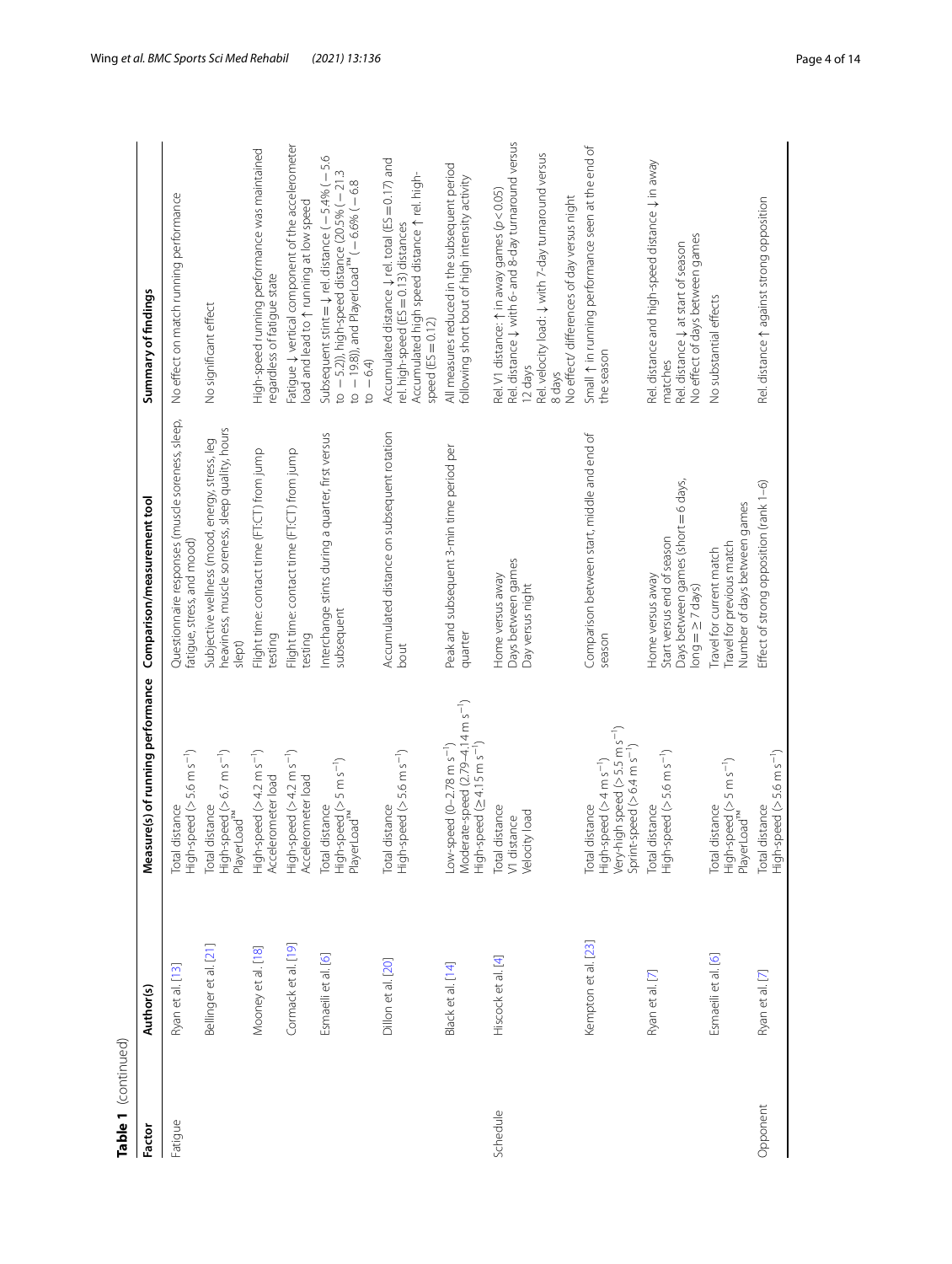| Table 1 (continued)   |                            |                                                                                                                                          |                                                                                                                                     |                                                                                                                                                                                                                                                                                                                                                                                                               |
|-----------------------|----------------------------|------------------------------------------------------------------------------------------------------------------------------------------|-------------------------------------------------------------------------------------------------------------------------------------|---------------------------------------------------------------------------------------------------------------------------------------------------------------------------------------------------------------------------------------------------------------------------------------------------------------------------------------------------------------------------------------------------------------|
| Factor                | Author(s)                  | Measure(s) of running performance                                                                                                        | Comparison/measurement tool                                                                                                         | Summary of findings                                                                                                                                                                                                                                                                                                                                                                                           |
| Interchange-rotations | Dillon et al. [20]         | Total distance<br>High-speed (> 5.6 m s <sup>-1</sup> )                                                                                  | Number of rotations in quarter<br>Previous rotation duration<br>Rotation duration                                                   | $\uparrow$ previous duration = $\downarrow$ in rel. total (ES = 0.09) and<br>$\uparrow$ Number of rotations = $\downarrow$ in rel. total (ES = 0.24)<br>$\uparrow$ duration of rotation = $\downarrow$ in rel. total (ES = 0.33)<br>and high-speed (ES = 0.10) distances<br>and high-speed (ES = 0.18) distances<br>high-speed (ES = 0.05) distances                                                          |
|                       | Ryan et al. [7]            | Total distance<br>High-speed (> 5.6 m s <sup>-1</sup> )                                                                                  | Number of rotations                                                                                                                 | $\uparrow$ In number of rotations = $\downarrow$ in rel. total and high-<br>speed distance                                                                                                                                                                                                                                                                                                                    |
|                       | Montgomery and Wisbey [29] | Total distance                                                                                                                           | Number of rotations<br>Duration of rotation                                                                                         | $\uparrow$ In on-field rotation time = $\downarrow$ in rel. distance<br>$\downarrow$ In number of rotations per game $=\downarrow$ in rel.<br>distance                                                                                                                                                                                                                                                        |
|                       | Mooney et al. [28]         | Total distance<br>Low-speed (< 4.2 m s <sup>-1</sup> )<br>High-speed (> 4.2 m s <sup>-1</sup> )<br>% High-speed<br>Accelerometer load    | Number of rotations                                                                                                                 | ↑ Rotations = ↑ in rel. total, high and % high-speed<br>distances, and accelerometer load but not low<br>speed distances                                                                                                                                                                                                                                                                                      |
|                       | Esmaeili et al. [6]        | High-speed (> 5 m s <sup>-1</sup> )<br>PlayerLoad™<br>Total distance                                                                     | Recovery duration<br>Stint duration                                                                                                 | $\uparrow$ Stint duration (+ 14 min) = $\downarrow$ in rel. total ( - 6.4%<br>$-$ 1.2)), high-speed distances (6.7% (5.6-7.9)), and<br>$(-6.6 \text{ to } -6.2)$ ), high-speed distances ( $-12.4\%$<br>$(-13.4 \text{ to } -11.4\%)$ ), and PlayerLoad $( -7.7\% )$<br>$\uparrow$ recovery time (+4 min) = $\uparrow$ rel. total (1.0% (0.7<br>PlayerLoad <sup>m</sup> (1.2 (0.9-1.5))<br>$-7.8$ to $-7.6$ ) |
| Stoppages             | Dillon et al. [20]         | Total distance<br>High-speed (> 5.6 m s <sup>-1</sup> )                                                                                  | Number of stoppages                                                                                                                 | $\uparrow$ Stoppages = $\downarrow$ in rel. total (ES = 0.17) and high-<br>speed (ES = 0.05) distances                                                                                                                                                                                                                                                                                                        |
|                       | Ryan et al. [7]            | $High-speed (> 5.6 m s-1)$<br>Total distance                                                                                             | Number of stoppages                                                                                                                 | ↑ Stoppages = ↓ in rel. total distances, but no<br>effect on high-speed distances                                                                                                                                                                                                                                                                                                                             |
| Match Outcome         | Hiscock et al. [4]         | Total Distance<br>V1 distance<br>Velocity Load                                                                                           | Quarters won versus quarters lost<br>Score margin                                                                                   | Movement profiles slight $\uparrow$ when quarter lost (non-<br>Rel. distance: inverse relationship with margin<br>$(r = -0.25, p < 0.05)$<br>significant)                                                                                                                                                                                                                                                     |
|                       | Ryan et al. [7]            | Total distance<br>High-speed (> 5.6 m s <sup>-1</sup> )                                                                                  | Winning versus losing games                                                                                                         | Matches won = 1 rel. total distance but $\downarrow$ high-<br>speed distance                                                                                                                                                                                                                                                                                                                                  |
|                       | Sullivan et al. [30]       | Accelerations ( $0-4$ m s <sup>-1</sup> )<br>High-speed (>4 m s <sup>-1</sup> )<br>BodyLoad <sup>™</sup><br>Peak Speed<br>Total distance | Margin of quarters won and lost (small < 9 points,<br>moderate 8-10 points, large > 19 points)<br>Quarters won versus quarters lost | Large margin = $\downarrow$ rel. distance (p < 0.001), high-<br>Quarters lost = $\uparrow$ rel. high speed ( $p = < 0.001$ ),<br>sprints ( $p = 0.006$ ), and peak speed ( $p = 0.008$ )<br>speed ( $p$ < 0.005), and BodyLoad ( $p$ = 0.031)                                                                                                                                                                 |
|                       | Esmaeili et al. [6]        | High-speed (> 5 m s <sup>-1</sup> )<br>PlayerLoad™<br>Total distance                                                                     | Match outcome and score margin                                                                                                      | No substantial effect                                                                                                                                                                                                                                                                                                                                                                                         |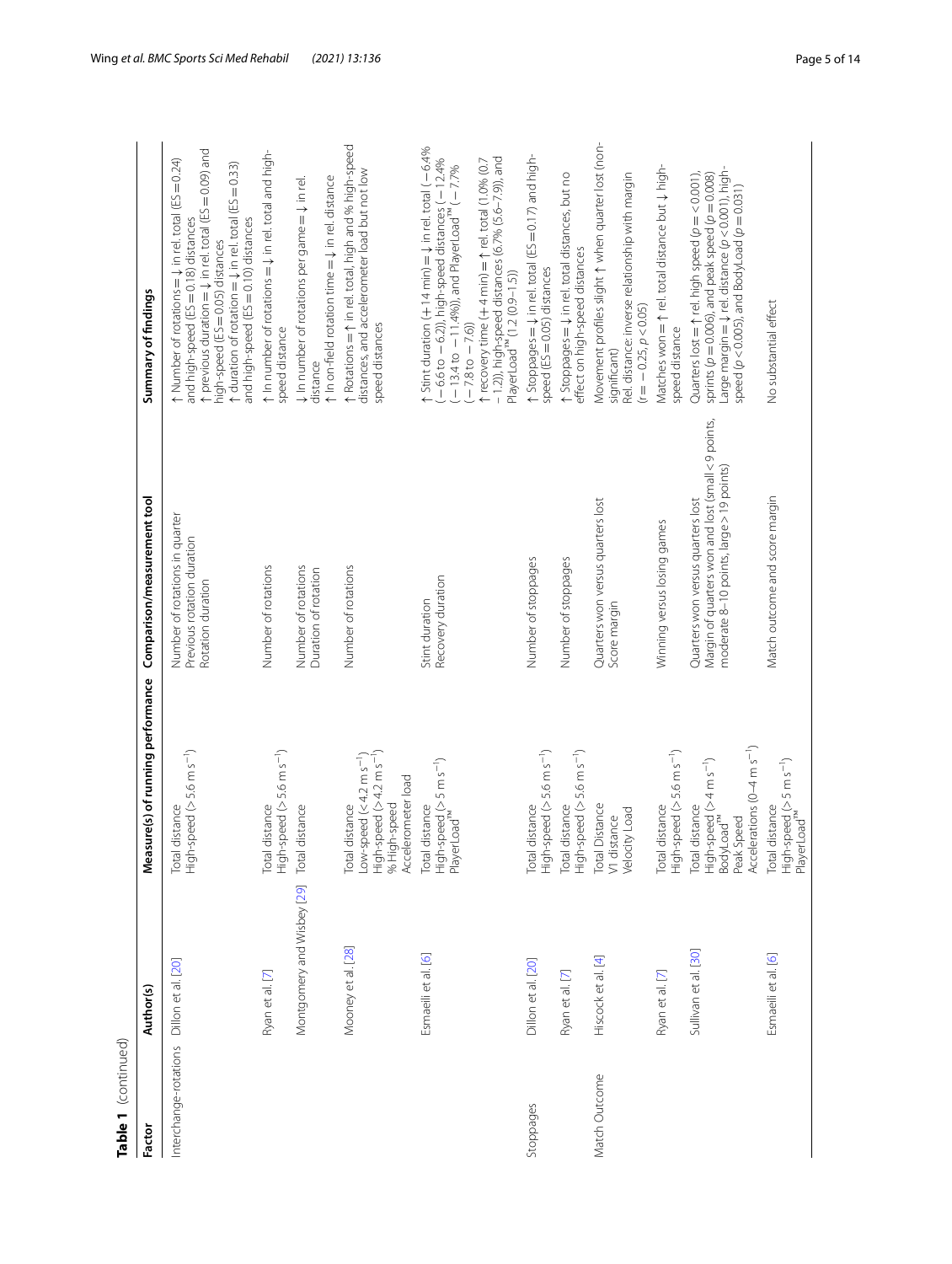| Table 1 (continued) |                     |                                                                                                                                                                                |                                                                                                                                                                               |                                                                                                                                                                                                                                                                                                                                                                                                |
|---------------------|---------------------|--------------------------------------------------------------------------------------------------------------------------------------------------------------------------------|-------------------------------------------------------------------------------------------------------------------------------------------------------------------------------|------------------------------------------------------------------------------------------------------------------------------------------------------------------------------------------------------------------------------------------------------------------------------------------------------------------------------------------------------------------------------------------------|
| Factor              | Author(s)           | Measure(s) of running performance Comparison/measurement tool                                                                                                                  |                                                                                                                                                                               | Summary of findings                                                                                                                                                                                                                                                                                                                                                                            |
| Final's series      | Aughey [33]         | Total distance<br>High-speed (4.17–10 m s <sup>-1</sup> )<br>Accelerations (2.78–10 m s <sup>-2</sup> )                                                                        | Regular season versus finals series games                                                                                                                                     | Final's series $=$ 1 rel. total (11%, ES $=$ 0.78 $\pm$ 0.30),<br>high-speed (9%, ES = 0.29 ± 0.25), and accelera-<br>tions (97%, $ES = 1.30 \pm 0.20$ )                                                                                                                                                                                                                                       |
|                     | Esmaeili et al. [6] | Total distance<br>High-speed (> 5 m s <sup>-1</sup> )<br>PlayerLoad <sup>rм</sup>                                                                                              | Regular season versus finals series games                                                                                                                                     | high-speed distances ( - 9.9% ( - 14.8 to - 4.8),<br>Final's series $=$ $\downarrow$ rel. total ( $-$ 1.7% ( $-$ 3.3 to 0)),<br>and PlayerLoad" $(-2.5\% (-4.6 \text{ to } -0.4))$                                                                                                                                                                                                             |
| Environment         | Hiscock et al. [4]  | Total distance<br>V1 distance<br>Velocity Load                                                                                                                                 | Wet versus dry                                                                                                                                                                | Rel. velocity load: 1 in wet games                                                                                                                                                                                                                                                                                                                                                             |
|                     | Aughey et al. [39]  | Total distance<br>High-speed (4.17–10 m s <sup>–1</sup> )<br>Sprints (> 6.94 m s <sup>–1</sup> )<br>Accelerations (> 2.78 m s <sup>–3</sup> )                                  | Hot versus cold matches                                                                                                                                                       | Hot matches = $\downarrow$ rel. total distance but preserved<br>rel. high-speed, sprints and accelerations                                                                                                                                                                                                                                                                                     |
|                     | Esmaeili et al. [6] | Total distance<br>High-speed (> 5 m s <sup>-1</sup> )<br>PlayerLoad <sup>™</sup>                                                                                               | Moderate rain (> 1 mm) versus dry<br>Ground hardness (+17 gravities)<br>Apparent temperature (+12 °C)<br>Light rain (≤ 1 mm) versus dry<br>Ground size $(+6,600 \text{ m}^2)$ | to $-1.3$ )) and high-speed distances ( $-6.1\%$ ( $-8.3$<br>Moderate rain = $\downarrow$ rel. total ( $-2.2\%$ ( $-5.6$ to 1.3))<br>and high-speed distances $(-9.2\% - 19$ to 1.9)<br>$\uparrow$ Temperature = $\downarrow$ rel. total (-2.0% (-2.6<br>No substantial effect of ground hardness<br>No substantial effect of ground size<br>No substantial effect of light rain<br>$10 - 3.9$ |
|                     |                     | Key; VI distance: distance above an individual's aerobic threshold; Rel, relative. Speeds have all been converted from km·h <sup>-1</sup> to m·s <sup>-1</sup> where necessary |                                                                                                                                                                               |                                                                                                                                                                                                                                                                                                                                                                                                |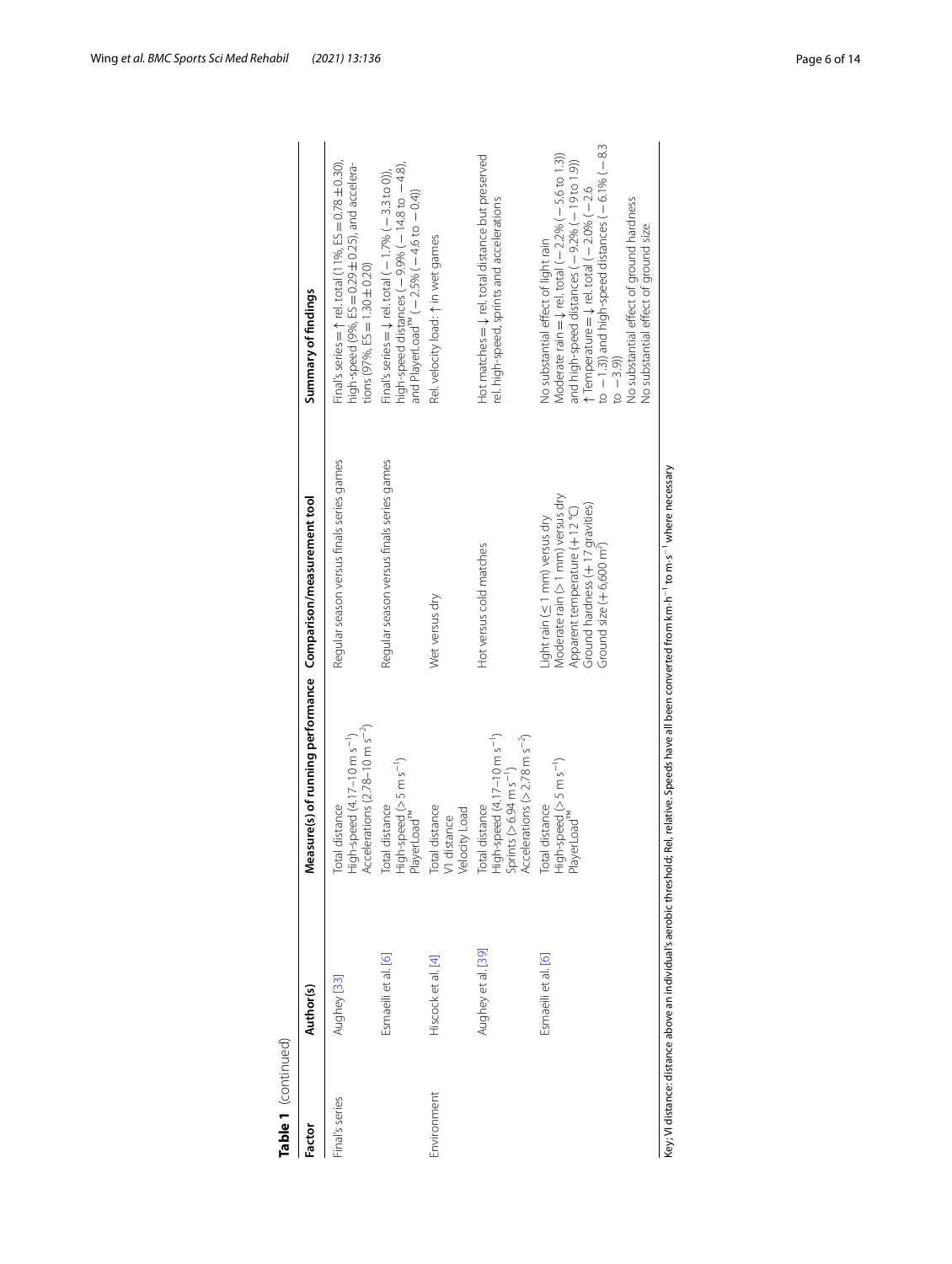

<span id="page-6-0"></span>Coutts et al. [[2\]](#page-12-1) were able to divide players into specifc playing groups, demonstrating that midfelders and mobile backs performed the greatest distances, with tall forwards performing the least. Additionally, midfelders performed signifcantly more high-speed distance than all other positions, with mobile backs and forwards outperforming tall backs and forwards, as well as the ruck position [[2\]](#page-12-1). However, more recent research has found that playing position only had a minor infuence on relative distance, with a greater efect noted on relative high-speed running, which was highest amongst the small forwards and backs, and lowest for the ruck position [[7\]](#page-12-4). This may be indicative of the evolution of the game, where players are often required to play in multiple positions in one game, which has the potential to distort fndings related to playing position [[7\]](#page-12-4). Nonetheless, the evidence presented leans towards greater demands being placed upon the smaller position players (e.g., midfelders, half line players, nomadics), with lower demands experienced by taller position players (ruck, key position, full back/forward).

# **Training load**

It is common practice within team sports, such as AF, to monitor athlete training load during both the pre and in-season phases [[11\]](#page-12-16). Johnston et al. [\[12\]](#page-12-9), studied the pre-season training loads of 44 elite male AF players divided into 3 training load groups, based upon total running distance recorded during pre-season; high load (365 $\pm$ 38 km), moderate load (307 $\pm$ 63 km) and low load (224 $\pm$ 55 km) [\[12](#page-12-9)]. The match activity profiles demonstrated that the high load group performed more relative total and high-speed ( $\geq$  5 m s<sup>-1</sup>) running distances than both the moderate  $(p=0.029, ES=moder$ ate:  $0.78 \pm 0.50$ ;  $p = 0.122$ ,  $ES = moderate: 0.93 \pm 0.50$ and low training load groups ( $p=0.053$ , ES=moderate:  $0.99 \pm 0.51$ ,  $p = 0.064$ , ES = moderate:  $1.03 \pm 0.52$ ) respectively [\[12](#page-12-9)]. Additionally, pre-season high-speed running load was a signifcant predictor for match relative highspeed ( $r = 0.561$   $p = 0.001$ ) and relative total ( $r = 0.417$ ,  $p=0.001$ ) running distances, with these associations reported to be greater within the high load training group [[12\]](#page-12-9). However, Ryan et al. [\[13\]](#page-12-10) report contradictory findings, with no efect of pre-season training completion upon match running performance. This difference may be owed to the difering methodologies, where Ryan et al. [\[13\]](#page-12-10) only reported the proportion of pre-season completion, which does not give an indication to the precise meterage of running loads completed. Furthermore, dividing players into three training load groups, as in the research by Johnston et al. [\[12](#page-12-9)], could be questioned. Training load prescription and management is often individual in nature in order to accurately balance ftness and fatigue, and to reduce the chance of injury [[11\]](#page-12-16). Therefore, applying a global volume of load with the aim to increase match running performance, as implied by the fndings of Johnston et al. [[12\]](#page-12-9), may be problematic in practical settings. Additionally, training load prescription is also often tailored to both an individual's physical capacity and the requirements of their role within the team, which could further explain this fnding [[12\]](#page-12-9).

Ryan et al.  $[13]$  $[13]$  established that an increase in 7-day total running distances, and decreases in 3-week average total running distances during the season was associated with reduced relative total distance and relative highspeed running distances respectively during competitive matches. Although this fnding may suggest that a balance must be struck when prescribing training volumes in-season  $[13]$  $[13]$ , it should be noted that the effect sizes were small (0.13 and 0.14 respectively).

# **Playing experience**

Hiscock et al. [\[4](#page-12-8)] reported that as playing experience increased, match activity decreased [\[4](#page-12-8)]. Specifcally,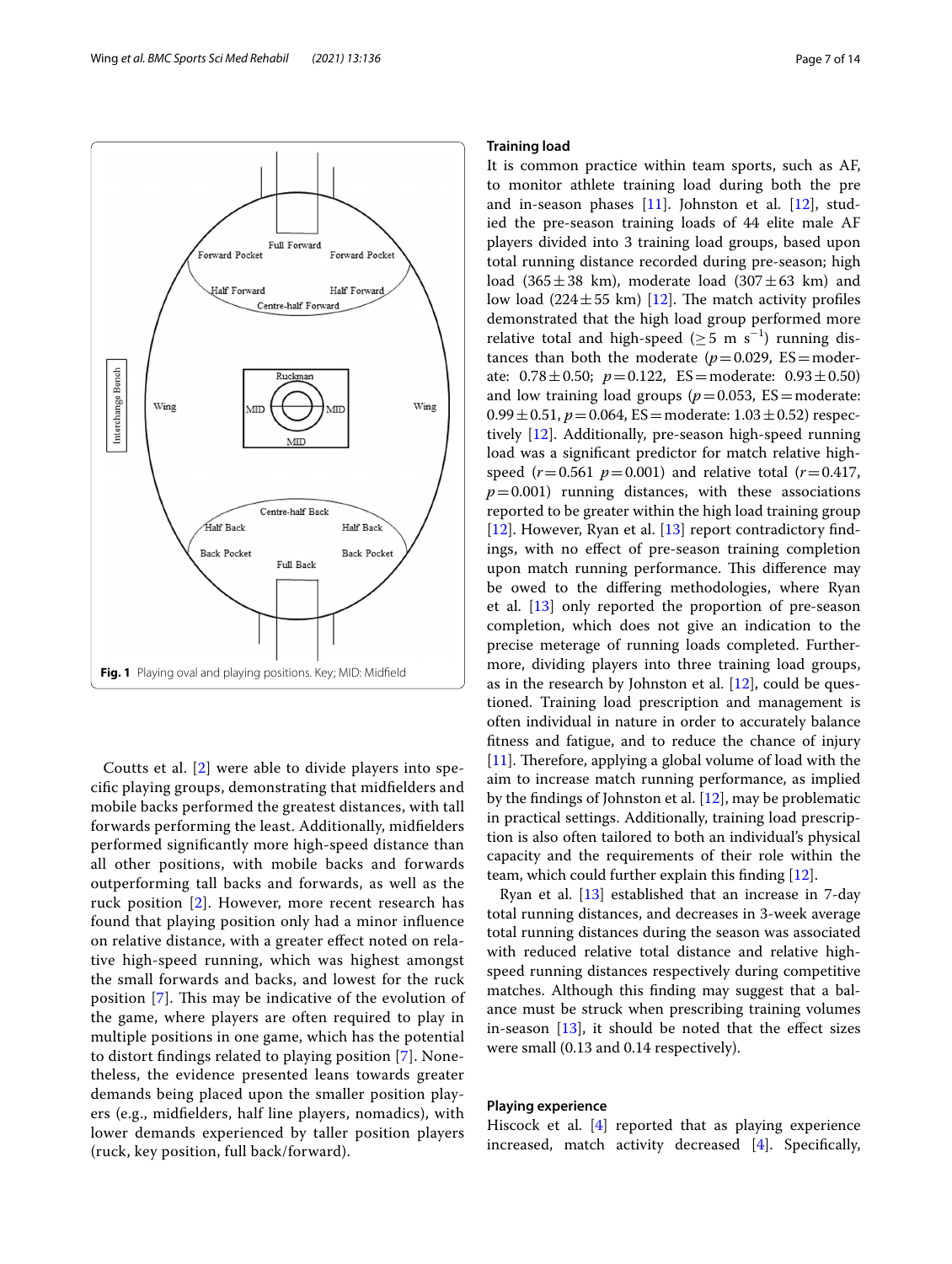those with 7+years' experience recorded lower ( $p < 0.05$ ) physical match output than both 1–3- and 4–6-year players, with the 4–6-year players recording lower  $(p < 0.05)$ relative and V1 (distance above aerobic threshold) running distances compared to the 1–3-year players [[4\]](#page-12-8). In support of this fnding, a second study found that the less experienced players performed greater relative total distances than their experienced counterparts, but not relative high-speed distances, which remained constant across experience groups  $[6]$  $[6]$ . The authors speculate that these diferences may be owed to the greater positioning and reading of the game of the more experienced players, thus reducing their movement requirements [\[4](#page-12-8)].

Black et al. [[14\]](#page-12-11) studied the effect of playing experience on elite AF players ability to perform during peak and subsequent 3-min periods of each quarter, with contrasting results to the aforementioned study. They found that the experienced players ( $\geq$  5 years playing experience) performed more high-speed ( $\geq 4.15$  m s<sup>-1</sup>) running per minute in the subsequent periods of quarters 2 and 3 than the less experience players ( $\geq$  75% likelihood of the smallest worthwhile diference) [\[14](#page-12-11)]. However, no meaningful diferences between experience groups were found concerning total running distance per minute in any subsequent periods, or for any metric during the peak 3-min periods [[14\]](#page-12-11). It is speculated by the authors that these results may be subject to several contributing factors. This included playing at a higher level more frequently, which exposes the more experienced players to greater intensity match play, thus enabling them to develop the required physical attributes to cope with periods of highintense activity  $[14]$  $[14]$ . This is somewhat supported within the literature where it has been reported that match activities are higher in elite level games compared to those played at the sub-elite level [\[15,](#page-12-17) [16](#page-12-18)]. Furthermore, the authors propose that the more experienced players may be better equipped to manage themselves through a game utilising a more efective pacing strategy, while additionally suggesting that their playing time is better managed through the use of player rotations [[14\]](#page-12-11). However, the role that playing position may play in the diferences between experienced and non-experienced players was not explicitly evaluated, which may have infuenced the fndings, particularly if players were required to play multiple positions during a match.

Together these papers provide useful information concerning the potential management of players during competitive match play. As it appears that the less experienced players are able to cover greater total match distances [[4](#page-12-8)], with the more experienced players able to buffer higher intensity periods of play  $[14]$  $[14]$  $[14]$ , it would appear reasonable that the more experienced players are used in shorter/ more frequent rotation periods. This would lead to a reduction in total running volume whilst allowing them to be utilised as "impact" players during highly intense or critical game moments [\[1](#page-12-0)].

## **Fatigue**

Fatigue can be classifed as either chronic (impairment of performance due to prolonged exposure to high running loads) or acute (a sudden inability to maintain output during competition because of exertion) [[17](#page-12-19)]. Previous AF research has made use of the fight time: contraction time (FT:CT) ratio, derived from countermovement jump performance, to measure neuromuscular fatigue [[18](#page-12-13), [19](#page-12-14)]. Following an initial 4-week assessment to establish baseline measures, FT:CT measures were taken throughout an entire AF season [\[18,](#page-12-13) [19](#page-12-14)]. Cormack et al. [\[19](#page-12-14)] established that neuromuscular fatigue lead to a reduction in the vertical vector component of the accelerometer, and that there was a tendency for players to perform more low speed running and less acceleration efforts.

Utilising the same methodology, however, Mooney et al. [[18\]](#page-12-13) found that neuromuscular fatigue had no efect on high-speed running distances when corrected for yo-yo intermittent recovery test performance. This finding may be partly attributed to 4.2 m s<sup>-1</sup> (15 km h<sup>-1</sup>) being used to categorise high-speed running  $[18]$  $[18]$ . This appears to be particularly low when compared to other speeds utilised to defne this speed banding within AF practices [\[7](#page-12-4), [20\]](#page-12-15). It is therefore speculated by the authors that neuromuscular fatigue may have played a greater role in reducing high-speed running loads had the velocity band been set higher (e.g., > 6.7 m s<sup>-1</sup> (> 24 km h<sup>-1</sup>)) [[18\]](#page-12-13).

Pre-match subjective wellness scores, that are widely used as surrogate measures of fatigue and recovery, do not appear to have a substantial efect on match running performance. The reports by both Bellinger et al. [[21\]](#page-12-12) and Ryan et al. [[13\]](#page-12-10) made use of pre-match wellness questionnaires, which included measures of mood, stress, fatigue, muscle soreness, sleep, energy and leg heaviness, with no signifcant efects found upon match running performance. In the case of Ryan et al.  $[13]$  $[13]$ , the authors acknowledge that questionnaires were carried out 3–4 days pre-match, which may have limited their applicability in measuring subjective wellness in relation to match running performance. However, Bellinger et al.  $[21]$  $[21]$  were still unable to find a significant effect, even when questionnaires were carried out pre-game on match day, therefore questioning the role of wellness questionnaires when predicting match running performance.

The role of acute fatigue upon running performance has also been reported within the literature [\[14,](#page-12-11) [20](#page-12-15)]. Previous research established that total, moderate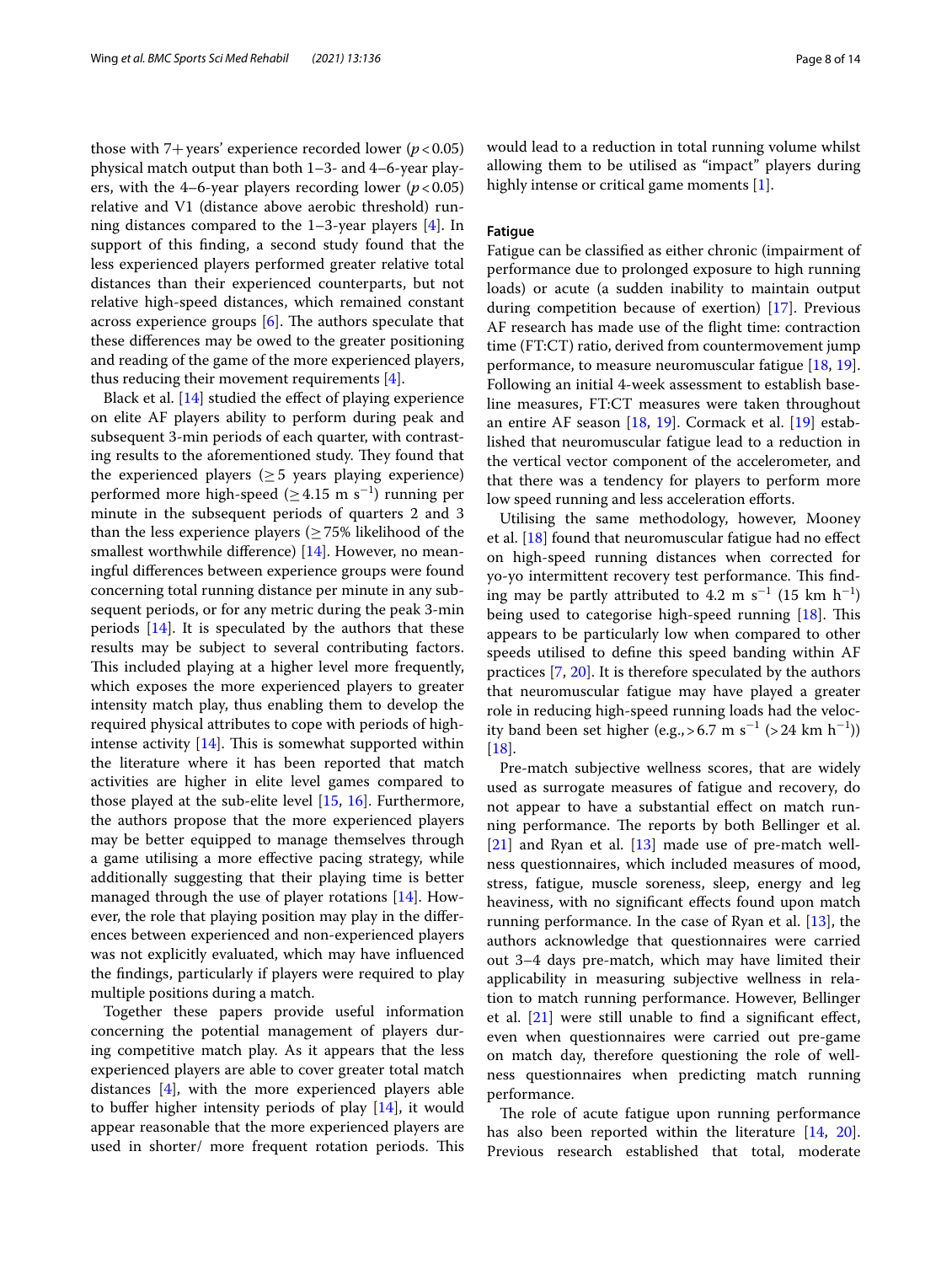$(2.79-4.14 \text{ m s}^{-1})$  and high-speed ( $\geq 4.15 \text{ m s}^{-1}$ ) running distances per minute were all reduced ( $\geq$  75% chance of efect being greater than smallest worthwhile change) following peak periods of high intensity activity [\[14](#page-12-11)]. Despite this, it should be noted that the match context may have had an impact on the period of play following the peak intensity period. It is possible that players were still capable of high physical outputs, and were therefore not fatigued, but the game situation did not demand a high physical output (e.g., a period of play with several stoppages). Additionally, it has also been established that during short periods of activity, physical demands are reduced when technical actions (e.g., kicks) are increased, which may also contribute to this finding [[22\]](#page-12-20). However, it has also been demonstrated that accumulated match running distances (i.e., distance accumulated in a quarter prior to a rotation bout) resulted in a reduction in both relative total and high-speed running distances [\[6,](#page-12-3) [20](#page-12-15)]. This information concerning the effects of acute fatigue upon running performance is important for AF coaches when considering an interchange rotation strategy.

# **Schedule**

Competitive schedules including venue (home or away), days between matches, time of the season and bouncedown time (day or night), have all been assessed in respect to their impact upon match running performance [[4,](#page-12-8) [7](#page-12-4), [23\]](#page-13-0). When studying home versus away matches, Ryan et al. [[7](#page-12-4)] found that matches played away (defned as those outside of Victoria, a south-eastern state of Australia) displayed reduced relative total and high-speed  $($ >5.6 m s<sup>-1</sup> (>20 km h<sup>-1</sup>)) running distances (effect sizes: moderate to small respectively). Conversely, Hiscock et al. [\[4](#page-12-8)] found relative V1 (distance above individual aerobic threshold) distances to be higher in away games  $(41 \pm 9 \text{ m min}^{-1})$  compared to home games  $(38 \pm 11 \text{ m min}^{-1})$ . Ryan et al. [\[7](#page-12-4)] highlight the potential efects of both opposition home ground familiarity and interstate-travel on the reduction in running activity, factors which have both been previously highlighted to reduce team success in AF [\[24](#page-13-6)]. Although the players in the study by Hiscock et al. [\[4](#page-12-8)] were also subjected to interstate travel, this team were based in Western Australia, where interstate travel is more frequent for these players due to the distribution of the 18 teams within the AFL competition, where only 2 are based in Western Australia, with 10 located within Victoria. While speculative, it is possible these players have developed better coping strategies and are more used to travel of this type in comparison to teams based within Victoria. This is somewhat supported in the recent literature, where it was reported that travelling for the current and previous

game to have no substantial efect upon match running performance [[6\]](#page-12-3).

Conficting evidence surrounding the number of days turnaround (i.e., days between matches) and its impact on match running performance exists. Previous research has reported that days between matches (short =  $\leq$  6 days, long =  $\geq$  7 days) to have no significant efect upon relative total or high-speed running distances [[6,](#page-12-3) [7\]](#page-12-4). As it is well recognised that measures of fatigue (saliva and countermovement jump variables) can be reduced up-to 72–96 h post AF matches [[25\]](#page-13-7), it is also possible that teams have appropriately titrated training loads during short turnarounds in order to promote recovery, and thus reduce fatigue, which could go some way to explaining the fndings of the aforementioned studies. Conversely, Hiscock et al. [[4\]](#page-12-8) found that matches with a 6 (131  $\pm$  12 m min<sup>-1</sup>) or 8 (129  $\pm$  13 m min<sup>-1</sup>) day turnaround saw reduced relative total distances in comparison to those that followed a 12  $(137 \pm 12 \text{ m min}^{-1})$ day turnaround. These differences may be based upon the time frames utilised to defne the turnaround, with diferences only found in the report by Hiscock et al. [[4](#page-12-8)] when the number of days between matches was extended to 12 days. Additionally, only a small sample size was present within the research, with only 2 games played following a 12 day recovery period [\[4](#page-12-8)]. Oftentimes, a 12-day recovery period is experienced by AF teams following a bye week (i.e., a week when a team is not fxtured to play during a season). As there appears to be a reported beneft following a competitive break, it may be prudent for future research to assess the impact of number of games in sequence upon match running performance, as this may have an efect upon accumulated fatigue.

Matches played towards the end of the competitive season (e.g., fnal 8 weeks or rounds 17–23) have been shown to display small increases in match running performance, compared to matches completed at the start of the season [[7,](#page-12-4) [23](#page-13-0)]. A potential mechanism to explain this increase in running performance towards the end of the season may be due to teams fghting for fnals series places, therefore raising their intensity to match the added importance associated with these matches [\[7](#page-12-4), [23\]](#page-13-0). Finally, only one study investigated the infuence of bouncedown time (i.e. day or night) on match running performance, and found no signifcant diferences between the two parameters [[4\]](#page-12-8).

Insufficient and conflicting evidence regarding the efect of several parameters linked to the competitive schedule upon match running performance remain. Further, several of these factors are only reported within a limited number of studies, reducing the ability to generalise the results to all AF populations. However, practitioners should be encouraged to explore many of these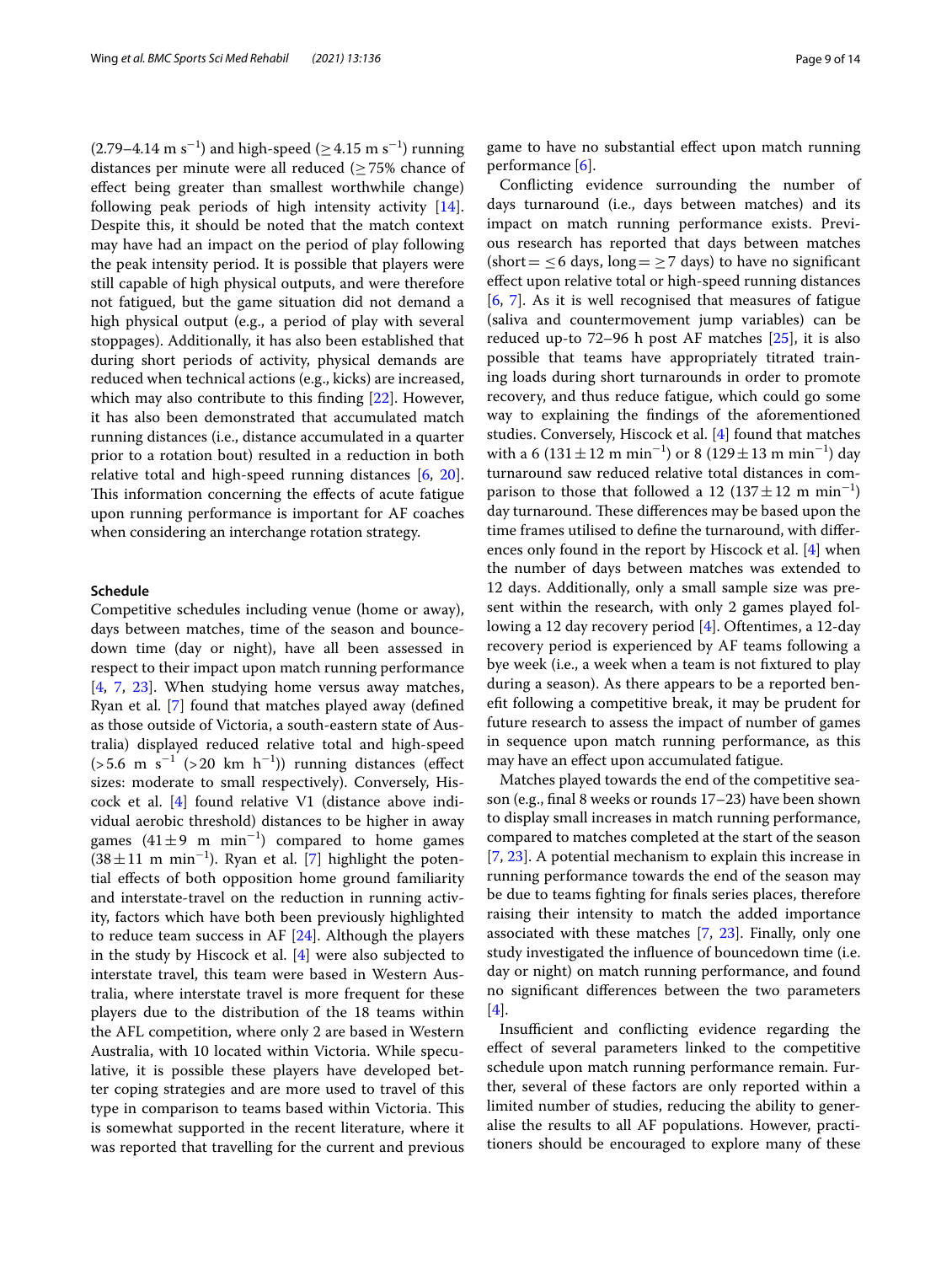# **Opponent**

Only one study examined the efect of opposition quality and reported higher relative total distances with no difference in relative high-speed running (>5.6 m  $\rm s^{-1}$ (>20 km h<sup>−</sup><sup>1</sup> )) distances in matches played against opponents classifed as high quality (defned as fnal ladder rank 1–6) [\[7](#page-12-4)]. However, the authors acknowledge the problematic approach to using the fnal ladder position as a means to defning the quality of an opponent with factors such as form, injury and selection potentially infuencing the strength of the opposition on a matchto-match basis [[7,](#page-12-4) [26](#page-13-8)]. With this in mind, it may be more benefcial to take a more fuid approach to opposition ranking through either using the rank of the opposition pre-game or the diference in rank between the two competing teams [[7,](#page-12-4) [26\]](#page-13-8). However, it should be acknowledged that this method is not without its own pitfalls as ladder position is often unstable in the early rounds of the season. Furthermore, caution should be exerted when drawing conclusion from single studies, highlighting the need for additional research to be performed in this area.

### **Interchange‑rotations**

At the elite level, player interchange-rotations are currently capped at 75 per game [\[27](#page-13-9)]. Oftentimes, coaches implement a specifc interchange-rotation strategy in order to seek a competitive advantage, either physically or tactically [\[28\]](#page-13-2). Due to the growing need to develop an efective interchange-rotation strategy, several researchers have highlighted the role of rotation periods upon players physical output [\[6,](#page-12-3) [7](#page-12-4), [20,](#page-12-15) [28](#page-13-2), [29\]](#page-13-1).

Evidence within the literature consistently lends support to the preservation of physical match output with the presence of frequent, short to moderate, rotation bouts [[6,](#page-12-3) [7,](#page-12-4) [28,](#page-13-2) [29\]](#page-13-1). Additionally, longer rotation bouts have been reported to lead to a reduction in relative total and high-speed (> 5.6 m s<sup>-1</sup> (> 20 km h<sup>-1</sup>)) running distances [[20](#page-12-15)] as well as an overall reduction in physical output  $[6, 29]$  $[6, 29]$  $[6, 29]$  $[6, 29]$  $[6, 29]$ . Therefore, understanding the effect of bout duration appears to be attractive to coaches planning interchange-rotation strategies. In this instance, it has been highlighted that moderate reductions in physical output were present between rotation bouts lasting<5 min and those lasting 9–11 min, with a greater reduction experienced by the forward playing group [[29\]](#page-13-1). Interestingly, when compared to the intensity of rotation periods<5 min in duration, there was a trend for an increasing negative efect on physical output for every additional two minutes of on-field time  $[29]$  $[29]$ . This

is somewhat supported by Esmaeili et al. [\[6](#page-12-3)] who found small to moderate reductions in physical output when comparing a typically long to a typically short rotation bout.

In addition to on-feld rotation time, an increase in the number of player rotations could also contribute to increases in several parameters of match running performance [\[7](#page-12-4), [28,](#page-13-2) [29](#page-13-1)]. Specifcally, Montgomery et al. [[29\]](#page-13-1) indicate that for every player receiving less than 6 rotations per game, a 3.6% reduction in physical output is present per rotation, with players subjected to more than 6 rotations not receiving any comparable beneft. However, the applicability of this fnding to current AF practices should be questioned, as the interchange cap for the 2021 season stands at 75, compared to the unlimited number permitted at the time of the aforementioned study. It is important to note that conficting evidence exists concerning bench duration, with one study reporting no effect  $[20]$  $[20]$ , but a second suggesting that an increase in recovery time (>4 min) saw an increase in match running performance  $[6]$  $[6]$ . These differences in results may be owed to the difering sample sizes, where one study was focused on a single team [[20\]](#page-12-15), whilst the other investigated all 18 AFL teams [[6\]](#page-12-3).

Although somewhat hampered by restrictions to rotation numbers at the elite level, the evidence here supports the adoption of a rotation strategy which employs short to moderate, frequent rotations, is likely to increase a players physical output, potentially through the delaying of the onset of fatigue [[6,](#page-12-3) [7,](#page-12-4) [13,](#page-12-10) [28,](#page-13-2) [29\]](#page-13-1). Additionally, and as is highlighted by Montgomery et al. [\[29\]](#page-13-1), gaining an understanding concerning optimal rotation length can also aid to infuence representative training design.

# **Stoppages**

Events in an AF match such as the centre-bounce, boundary throw-ins and ball-ups are all classifed as stoppages [[7,](#page-12-4) [20](#page-12-15)]. During this time the game is momentarily paused while the umpire restarts play. Previous research has reported that the number of stoppages can infuence the match running demands of AF players [\[7](#page-12-4), [20](#page-12-15)]. Dillon et al. [[20](#page-12-15)] were able to demonstrate that an increase in the number of stoppages resulted in a small reduction in total and a trivial reduction in high-speed running distances. This finding is supported by a second study, which found that as the number of stoppages increased a reduction in relative total running distance, but not relative high-speed running distances, was found [[7\]](#page-12-4).

These findings may be owed in part to the reduced opportunity for locomotion that occur during a stoppage. This is not only due to the players being centred closer to the ball, and are therefore required to travel less distance in order to compete for possession, but also because the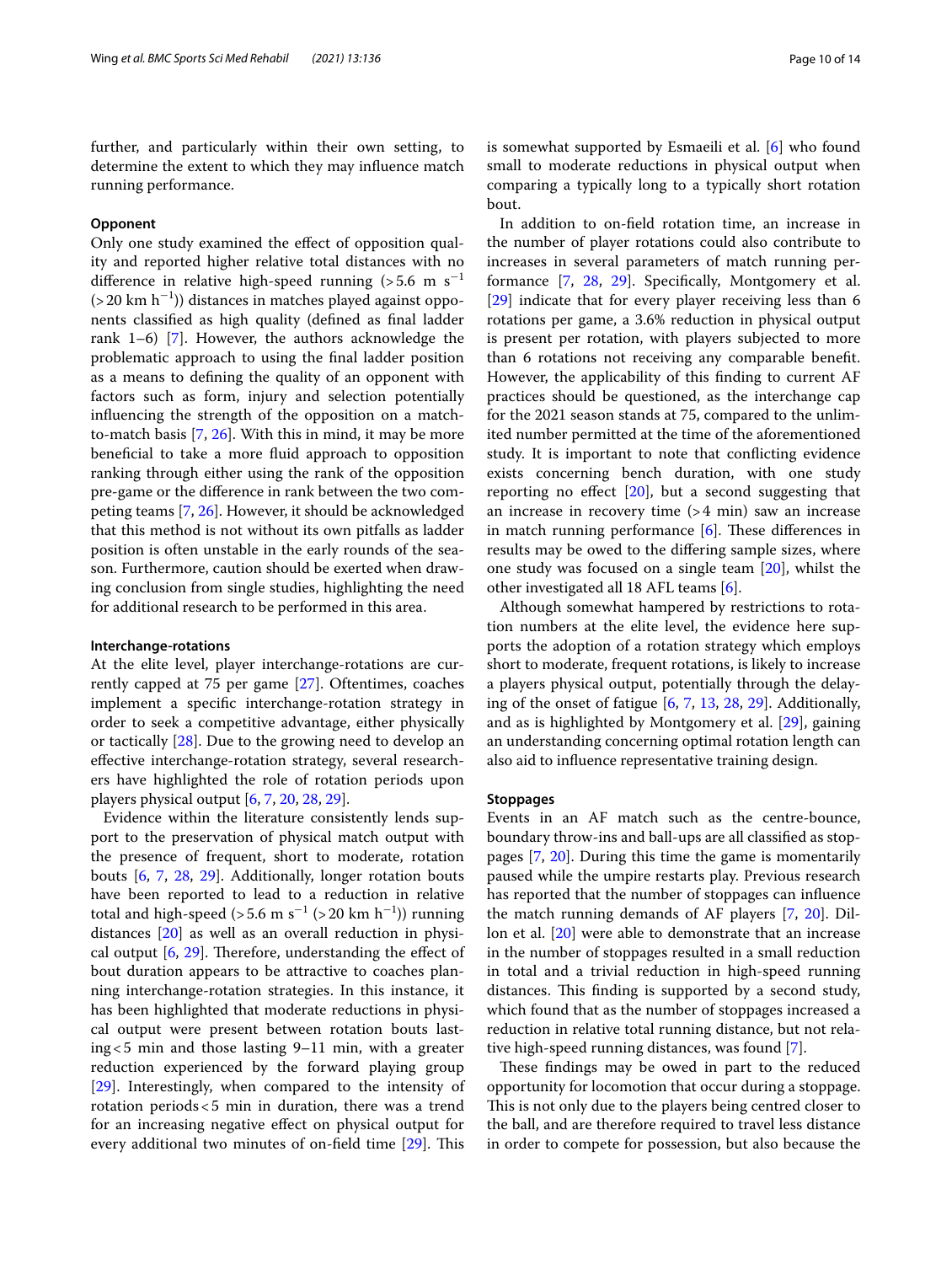ball is out of play, which further reduces the intensity demands of the game [\[7,](#page-12-4) [20\]](#page-12-15). Australian football teams utilising a tactical periodisation approach to training may wish to highlight those teams who play a "congested" style of football, where more stoppages are likely to occur [[7,](#page-12-4) [20](#page-12-15)]. In these instances, the preparation needs may centre more frmly around collision/ contact-based training as opposed to increased running distances.

# **Match outcome**

Match outcome, including the fnal result (win or loss), score margin and successful periods of play (e.g., won quarters in a match) may all infuence match running performance. It has been reported that relative distance increased in winning games, with small reductions in relative high-speed (>5.6 m s<sup>-1</sup> (>20 km h<sup>-1</sup>)) distances [[7\]](#page-12-4). However, others have reported that match outcome did not have a signifcant efect on match running performance  $[6]$  $[6]$ . The differences here may lie within the sample, where Ryan et al. [\[7](#page-12-4)] was a single team, where Esmaeili et al. [\[6](#page-12-3)] included all 18 AFL clubs. As there are many tactical approaches, or "styles of play", that exist, it may be that the team in the study by Ryan et al. [\[7](#page-12-4)] adopted an attacking approach that required a greater physical demand, which may not be refective of every team within the competition.

When matches were sub-divided into quarters, it was demonstrated that relative high-speed (>4  $\mathrm{m}\,\,\mathrm{s}^{-1}$ (>14.5 km h−<sup>1</sup> ); 37 (35.9–38.2) versus 33 (32.1–34) m min−<sup>1</sup> ), sprints (0.18 (0.17–0.20) versus 0.16 (0.15– 0.18) efforts.min<sup>-1</sup>), and peak speed  $((7.2 \t(7.1-7.2)$ versus 7.0  $(7.0-7.1)$  m s<sup>-1</sup>)  $(25.8 \ (25.5-26)$  versus 25.3 (25.1–25.5) km h $^{-1}$ )) were all significantly higher in quarters lost compared to those that were won  $[30]$ . This is supported in a second study which found that movement profles were increased during losing quarters compared to winning quarters, however this did not reach statistical signifcance [[4\]](#page-12-8). Increased activity during losing quarters may be owed to ball possession, with teams that subsequently win quarters potentially having greater possession and therefore able to dictate the pace of the game  $[1, 1]$  $[1, 1]$ [31\]](#page-13-10). This, in turn, may lead to an increase in the physical output of the team out of possession as they are forced to "chase" in order to successfully defend and recover possession [[1](#page-12-0)]. However, this theory is not supported by Rennie et al. [[32\]](#page-13-11), who demonstrated several similarities in match running performance between attacking and defensive phases of play.

The effect of quarter score margin, small  $($ <9 points $)$ , moderate  $(10-18 \text{ points})$  and large  $(>19 \text{ points})$ , upon physical output has also been investigated [[30\]](#page-13-3). It was found that metrics including relative total distance, highspeed distance and body load to all be lower when the score margin is higher [[30\]](#page-13-3). In support of this, Hiscock et al. [[4\]](#page-12-8) also reported an inverse relationship between score margin and relative total running distances. Although several factors may contribute towards this, one that should be highlighted is stoppages. If more goals and/or behinds are scored (as indicated by the greater score margin) then by the nature of the game, more stoppages will be created. In-turn, and as is described within a previous section of this review, stoppages reduce the opportunity for locomotion [[7,](#page-12-4) [20](#page-12-15)], and therefore may be a contributing factor to this fnding.

#### **Finals series**

The activity profiles of eight elite AF players were studied during 3 regular season games and 3 fnals series games against the same opposition during the 2008 season [[33\]](#page-13-4). When expressed per minute of playing time, it was reported that during fnals series games players covered 11% more running distance (small to moderate effect size), 9% more high-intensity  $(4.17-10 \text{ m s}^{-1})$  running distance (small efect size), and also nearly twice the amount of maximal accelerations  $(2.78-10 \text{ m s}^{-1})$ , large efect size) [[33](#page-13-4)].

However, it should be noted that although this research indicates an increase in physical output during fnals series games, it is restricted to a relatively small sample size (24 samples from both regular and fnals series games), whilst also being confned to the nomadic playing position  $[33]$  $[33]$ . This is in contrast to more recent research, involving all 18 teams within the AFL competition, which found small reductions in physical output during finals series matches  $[6]$  $[6]$ . The differences in these research papers highlights the importance of caution when generalising the fndings made from single study/ single club design to the wider population. Additionally, it is speculated that these diferences may be attributed to the evolution of the tactical/technical basis of the game, where contested possession, and therefore stoppages, has increased in recent times [\[6](#page-12-3), [34\]](#page-13-12).

# **Environment**

Exercising in the heat poses several physiological challenges, including dehydration, reduced muscle function and strength, and increased cardiovascular strain, which can result in both reduced performance and fatigue [[35–](#page-13-13)[38\]](#page-13-14). Research within AF has demonstrated that an increase in temperature can negatively afect match running performance [[6,](#page-12-3) [39\]](#page-13-5). Aughey et al. [[39](#page-13-5)] compared relative total, high-velocity  $(4.17-10 \text{ m s}^{-1})$  and sprint  $($ >6.94 m s<sup>-1</sup> $)$  running distances, as well as relative maximal accelerations (2.78 m  $s^{-2}$ ), performed in hot (av. temp  $27 \pm 2$  °C) versus cold (av. temp  $17 \pm 4$  °C) matches, as classifed by the rating of risk of heat illness. Despite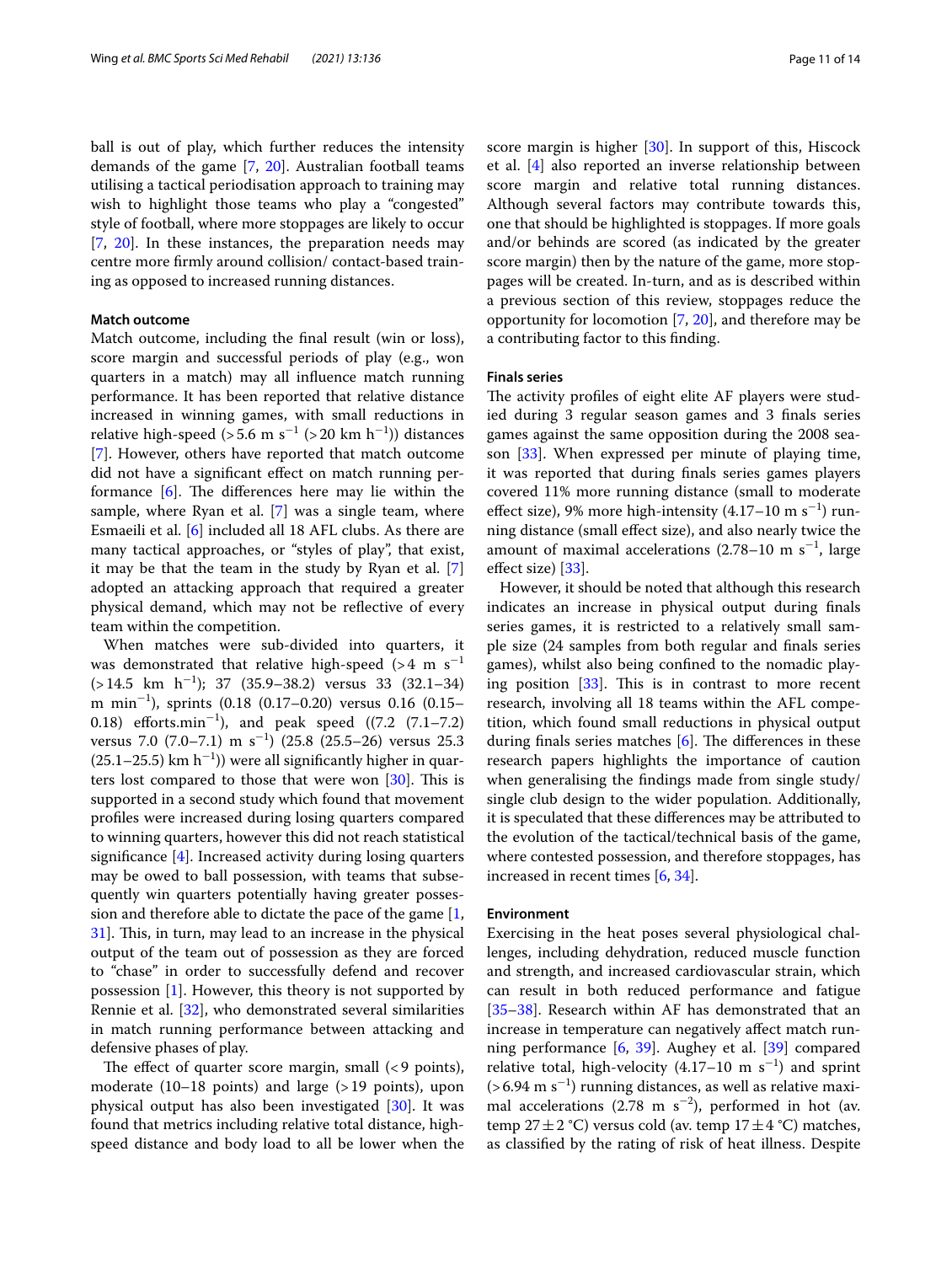relative total running distance being reduced during hot games in all 4 quarters, and particularly in quarters 2 and 4 (small diferences), there appeared to be a preservation of high-intensity tasks (e.g., sprinting and accelerating) [[39\]](#page-13-5). It is speculated by the authors that players may have adopted a pacing strategy, by reducing the total distance they ran and thus preserved energy to sustain the perfor-mance of high-intensity efforts [\[39](#page-13-5)]. However, Esmaeili et al. [\[6](#page-12-3)] found that elevated temperatures reduced both relative total and high-speed running distances. The differing results concerning high-speed running may again be attributed to sample size, but also to methodology, where Esmaeili et al. [[6](#page-12-3)] assessed temperature as apparent temperature which is a function of ambient temperature, humidity and wind speed.

Hiscock et al. [[4](#page-12-8)] makes comparisons of physical output during wet and dry matches. They included 83 player fles from wet matches and 272 fles from dry matches and found that the weather conditions only had an efect upon velocity load (measurement of running power/ momentum), which significantly  $(p<0.05)$  increased during wet games  $[4]$  $[4]$ . This is maybe somewhat surprising, as it is a common theory that during wet matches, more stoppages and "contested football" are present, which has been previously shown to reduce the opportunity for player locomotion  $[7, 20]$  $[7, 20]$  $[7, 20]$  $[7, 20]$ . Therefore, it may have been expected that several measures of match running performance would be negatively afected by wet conditions. However, this was not the case in the aforementioned study, which reported no diferences in relative running distances (wet:  $134 \pm 12$  vs dry:  $133 \pm 12$  m min<sup>-1</sup>), and relative distances travelled above a players aerobic threshold (wet: 39  $\pm$  11 vs dry: 39  $\pm$  11 m min<sup>-1</sup>) [[4](#page-12-8)].

Conversely, the research by Esmaeili et al. [\[6\]](#page-12-3) highlighted that moderate  $(>1$  mm) of rain had a significant detrimental effect on relative total  $(-2.2%)$  and highspeed (−9.2%) running distances. However, rainfall  $of < 1$  mm, had no significant effect. The differences seen here, both between and within studies, may highlight the importance of quantifying the amount of rainfall, as opposed to generalising matches as wet or dry, when assessing the impact upon match running performance. Finally, to the best knowledge of the authors, ground hardness and size was only investigated in the research by Esmaeili et al. [[6\]](#page-12-3), who found no substantial effect on match running performance.

#### **Limitations and future recommendations**

There are several limitations to this review that should be discussed. The first is the multitude of velocities utilised to defne high-speed running (Table [1](#page-2-0)), which makes cross-study comparisons particularly challenging. Although speculative, it may be possible that the choice of velocity has an impact on both the signifcance and magnitude of efect of some factors. Additionally, different defnitions are used for several of the factors discussed within the manuscripts. For example; pre-season training load was defned in one paper by total meterage travelled, and in another by the proportion of training completed. This not only makes comparisons problematic but also reduces our ability to make generalisable conclusions. This is compounded further by the conficting evidence surrounding many of the factors, possibly due to the aforementioned reasons. The research by Esmaeili et al. [[6\]](#page-12-3) followed all 18 AFL teams across an entire season, which strengthens our ability to apply their fndings across a wider population. However, as conficting evidence has been noted in single team studies, it should be highlighted that the effect of some factors may be more pertinent for some clubs. Therefore, practitioners should be encouraged to make an assessment of these within their own context to ascertain which are most important within their own practical setting.

As outlined by Ryan et al. [\[7\]](#page-12-4), an interaction of one, or several of these factors, is likely to exist. However, this has not been thoroughly explored within the literature. For example, games in elevated heat have been shown to have a negative impact on match running performance. However, it could be speculated that the magnitude of this efect could be increased against stronger opposition or on a larger playing oval, whereas the efect may be reduced in a game involving several stoppages. Furthermore, some factors may have greater impacts on specifc playing positions, such as matches lost may afect backs diferently to forwards. Comparisons of this nature are not only lacking within the literature, but are particularly challenging when players are often required to perform in multiple positions during a match. As noted by Esmaeili et al. [[6\]](#page-12-3), the role of a team's tactical approach (e.g., a team who plays a fast possession style versus a team who plays a more congested style), has not yet been evaluated, which may modify the relationship of several factors highlighted within this review. Finally, future studies may wish to focus on women players, as their premier competition continues to evolve and more data becomes available.

#### **Conclusion**

The aim of this review was to identify factors which affect match running performance, and provide recommendations for the use of the data within practical or applied settings. Several factors appear to afect match running performance within AF populations. Factors including matches against high quality opponents, match quarters lost, players with lower playing experience, playing in midfeld or half line positions, and the adoption of frequent,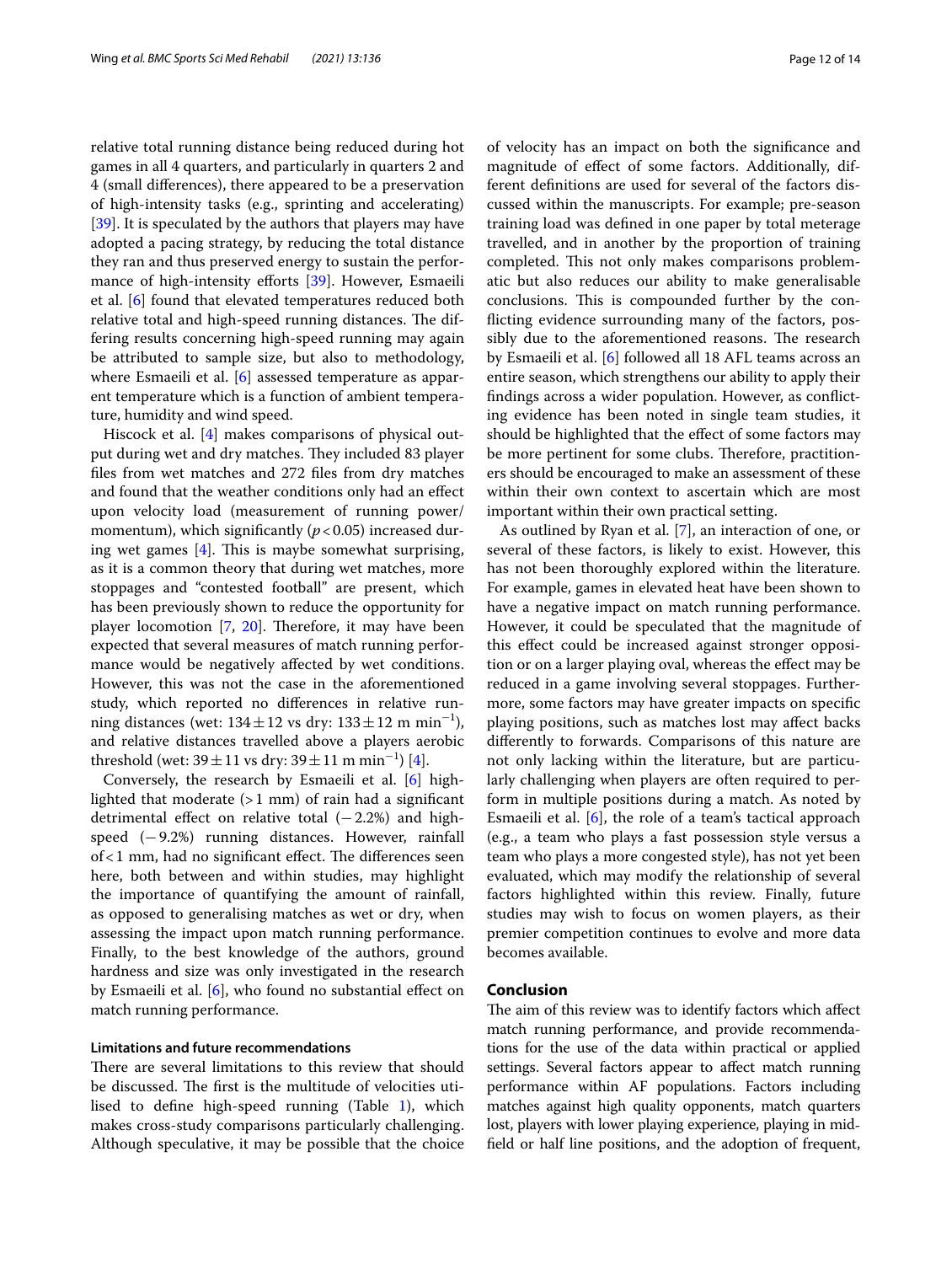short, interchange-rotations, have seen increases in match running performance. Conversely, players with greater experience, acute fatigue (e.g., accumulated load), matches with increased stoppages and increased temperatures all appear to reduce match running performance. Additionally, there appears to be no efect of responses to selfreported wellness questionnaires, ground hardness and ground size. Despite these conclusions it should be remembered that conficting evidence exists across the literature, this is particularly evident in factors such as pre-season training load and fnal's series matches, and is likely due to the diferent methodological approaches and samples sizes adopted by the manuscripts.

#### **Abbreviations**

AF: Australian football; AFL: Australian Football League; FT:CT: Flight time:contraction time.

#### **Acknowledgements**

None.

#### **Authors' contributions**

CW: conceived the manuscript idea, performed the initial search and data extraction, drafted the article and made critical revisions, read and approved the fnal manuscript. NH: drafted the article and made critical revisions, read and approved the fnal manuscript. FM: drafted the article and made critical revisions, read and approved the fnal manuscript. KN: drafted the article and made critical revisions, read and approved the fnal manuscript. All authors read and approved the fnal manuscript.

#### **Funding**

CW is supported by an Edith Cowan University Higher Degree by Research scholarship. The funder played no role in any part of the study.

#### **Availability of data and materials**

All data generated or analysed during this study are included in this published article.

# **Declarations**

**Ethics approval and consent to participate** Not applicable.

#### **Consent for publication**

Not applicable.

#### **Competing interests**

The authors declare that they have no competing interests.

#### **Author details**

<sup>1</sup> Centre for Exercise and Sports Science Research, School of Medical and Health Sciences, Edith Cowan University, 270 Joondalup Drive, Joondalup, WA 6027, Australia. <sup>2</sup> Exercise Medicine Research Institute, Edith Cowan University, Joondalup, WA, Australia. <sup>3</sup>Institute for Health Research, University of Notre Dame Australia, Fremantle, WA, Australia. <sup>4</sup> Caring Futures Institute, College of Nursing and Health Science, Flinders University, Adelaide, SA, Australia. <sup>5</sup> School of Education, Curtin University, Bentley, WA, Australia.

Received: 7 June 2021 Accepted: 15 October 2021

#### **References**

- <span id="page-12-0"></span>1. Johnston RD, Black GM, Harrison PW, Murray NB, Austin DJ. Applied sport science of Australian football: A systematic review. Sport Med. 2018;48(7):1673–94.
- <span id="page-12-1"></span>2. Coutts AJ, Kempton T, Sullivan C, Bilsborough J, Cordy J, Rampinini E. Metabolic power and energetic costs of professional Australian football match-play. J Sci Med Sport. 2015;18(2):219–24.
- 3. Coutts AJ, Quinn J, Hocking J, Castagna C, Rampinini E. Match running performance in elite Australian Rules Football. J Sci Med Sport. 2010;13(5):543–8.
- <span id="page-12-8"></span>4. Hiscock D, Dawson B, Heasman J, Peeling P. Game movements and player performance in the Australian football league. Int J Perform Anal Sport. 2012;12(3):531–45.
- <span id="page-12-2"></span>5. Johnston RD, Watsford ML, Austin DJ, Pine MJ, Spurrs R. Movement demands and metabolic power comparisons between elite and subelite Australian footballers. J Strength Cond Res. 2015;29(10):2738–44.
- <span id="page-12-3"></span>6. Esmaeili A, Clifton P, Aughey RJ. A league-wide evaluation of factors infuencing match activity profle in elite Australian Football. Front Sport Act Living. 2020;2:1–11.
- <span id="page-12-4"></span>7. Ryan S, Coutts AJ, Hocking J, Kempton T. Factors affecting match running performance in professional Australian football. Int J Sports Physiol Perform. 2017;12:1199–204.
- <span id="page-12-5"></span>8. Dalton-Barron N, Whitehead S, Roe G, Cummins C, Beggs C, Jones B. Time to embrace the complexity when analysing GPS data? A systematic review of contextual factors on match running in rugby league. J Sports Sci. 2020;38(10):1161–80.
- <span id="page-12-6"></span>9. Stares J, Dawson B, Heasman J, Rogalski B. Relationship between preseason strength and power measures and performance in elite Australian football. Int J Perform Anal Sport. 2015;15(3):777–93.
- <span id="page-12-7"></span>10. Mooney M, O'Brien B, Cormack S, Coutts A, Berry J, Young W. The relationship between physical capacity and match performance in elite Australian football: a mediation approach. J Sci Med Sport. 2011;14(5):447–52.
- <span id="page-12-16"></span>11. Ryan S, Kempton T, Impellizzeri FM, Coutts AJ. Training monitoring in professional Australian football: theoretical basis and recommendations for coaches and scientists. Sci Med Footb. 2020;4(1):52–8.
- <span id="page-12-9"></span>12. Johnston RD, Murray NB, Austin DJ. The infuence of pre-season training loads on in-season match activities in professional Australian football players. Sci Med Footb. 2019;3(2):143–9.
- <span id="page-12-10"></span>13. Ryan S, Coutts AJ, Hocking J, Dillon PA, Whitty A, Kempton T. Physical preparation factors that infuence technical and physical match performance in professional Australian football. Int J Sports Physiol Perform. 2018;13(8):1021–7.
- <span id="page-12-11"></span>14. Black GM, Gabbett TJ, Naughton GA, McLean BD. The effect of intense exercise periods on physical and technical performance during elite Australian Football match-play: a comparison of experienced and less experienced players. J Sci Med Sport. 2016;19(7):596–602.
- <span id="page-12-17"></span>15. Brewer C, Dawson B, Heasman J, Stewart G, Cormack S. Movement pattern comparisons in elite (AFL) and sub-elite (WAFL) Australian football games using GPS. J Sci Med Sport. 2010;13(6):618–23.
- <span id="page-12-18"></span>16. Aughey RJ. Widening margin in activity profle between elite and subelite Australian football : a case study. J Sci Med Sport. 2013;16(4):382–6.
- <span id="page-12-19"></span>17. Dal Monte A, Faina M, Mirri G. Fatigue and sport. Funct Neurol. 2002;17(1):7–10.
- <span id="page-12-13"></span>18. Mooney MG, Cormack S, O'Brien BJ, Morgan WM, McGuigan M. Impact of neuromuscular fatigue on match exercise intensity and performance in elite Australian football. J Strength Cond Res. 2013;27(1):166–73.
- <span id="page-12-14"></span>19. Cormack SJ, Mooney MG, Morgan W, McGuigan MR. Infuence of neuromuscular fatigue on accelerometer load in elite Australian football players. Int J Sports Physiol Perform. 2013;8(4):373–8.
- <span id="page-12-15"></span>20. Dillon PA, Kempton T, Ryan S, Hocking J, Coutts AJ. Interchange rotation factors and player characteristics infuence physical and technical performance in professional Australian Rules football. J Sci Med Sport. 2018;21(3):317–21.
- <span id="page-12-12"></span>21. Bellinger PM, Ferguson C, Newans T, Minahan CL. No infuence of prematch subjective wellness ratings on external load during elite australian football match play. Int J Sports Physiol Perform. 2020;15(6):801–7.
- <span id="page-12-20"></span>22. Johnston RD, Murray NB, Austin DJ, Duthie G. Peak movement an technial demands of professional Australian football competition. J Strength Cond Res. 2019;1–6.